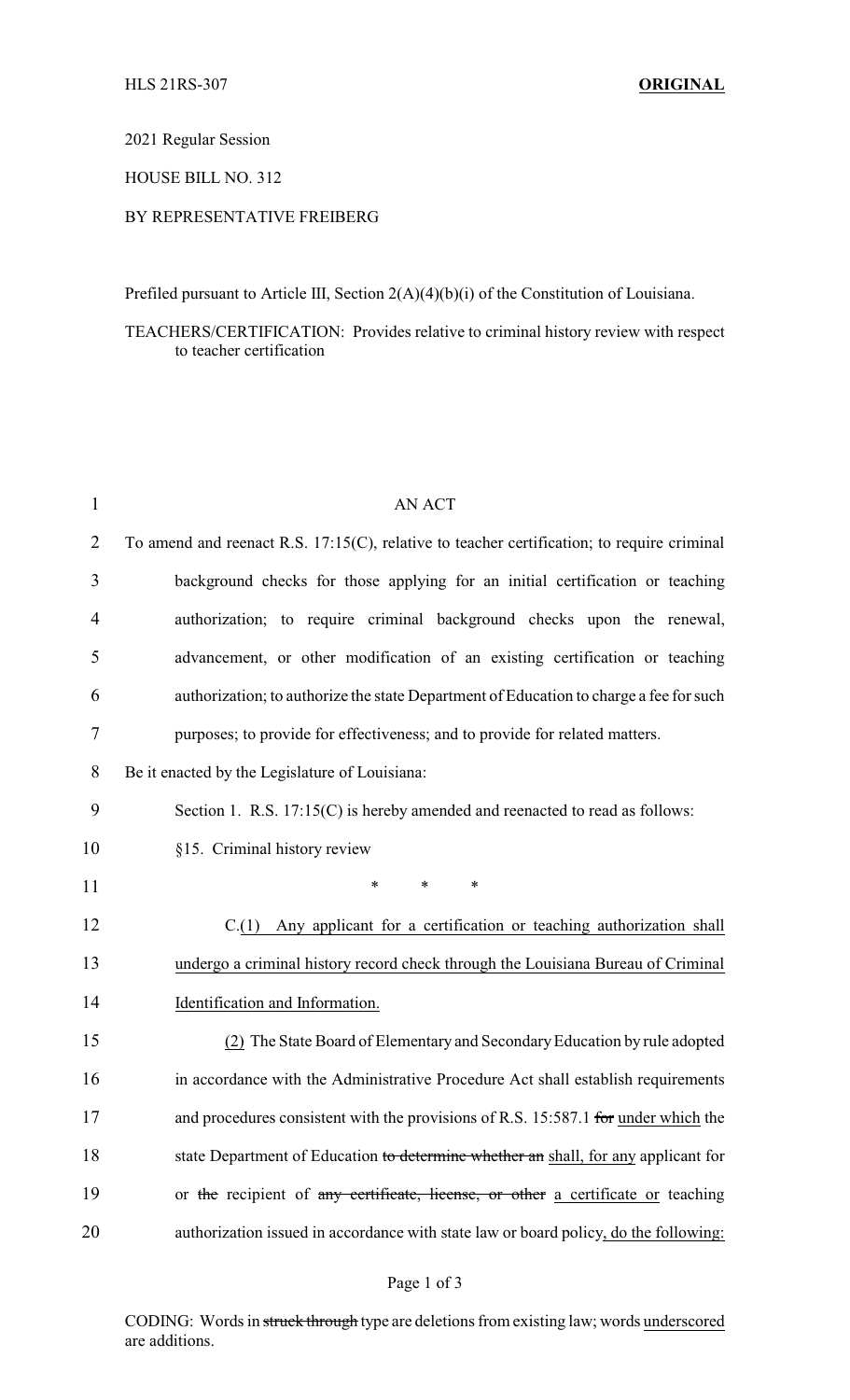| 1  | by the department or the board and who might reasonably be expected to be placed                |
|----|-------------------------------------------------------------------------------------------------|
| 2  | in a position of supervisory or disciplinary authority over school children has been            |
| 3  | convicted of or pled nolo contendere to any criminal offense. Included in this rule             |
| 4  | shall be the requirement and                                                                    |
| 5  | Request information from the Louisiana Bureau of Criminal<br>(a)                                |
| 6  | Identification and Information concerning whether the person has been arrested for              |
| 7  | or pled nolo contendere to any criminal offense.                                                |
| 8  | (b) Require and provide the procedure for the submission of a person's                          |
| 9  | fingerprints in a form acceptable to the Louisiana Bureau of Criminal Identification            |
| 10 | and Information.                                                                                |
| 11 | (3) The state Department of Education may charge a criminal history record                      |
| 12 | check processing fee not to exceed twenty-five dollars and may collect the                      |
| 13 | processing fees charged by the Louisiana Bureau of Criminal Identification and                  |
| 14 | Information for a state criminal history record check and the Federal Bureau of                 |
| 15 | Investigation for a federal criminal history record check.                                      |
| 16 | (4) Except as provided in R.S. $17:7(6)(h)$ , the State Board of Elementary and                 |
| 17 | Secondary Education shall not issue a certification or a teaching authorization to a            |
| 18 | person who has been convicted of or has pled nolo contendere to a crime listed in               |
| 19 | R.S. $15:587.1(C)$ .                                                                            |
| 20 | *<br>*<br>∗                                                                                     |
| 21 | Section 2. This Act shall become effective on August 1, 2021; however, the                      |
| 22 | provisions of R.S. $17:15(C)(1)$ requiring a criminal history record check for applicants for   |
| 23 | an initial certification or teaching authorization shall not be implemented until June 1, 2022. |
| 24 | Section 3. Any person with a certification or teaching authorization issued prior to            |
| 25 | June 1, 2022, shall obtain a criminal history check through the Louisiana Bureau of Criminal    |
| 26 | Identification and Information when seeking to have such certification or teaching              |
| 27 | authorization renewed, advanced, or otherwise modified or by June 1, 2027, whichever            |
| 28 | occurs sooner.                                                                                  |